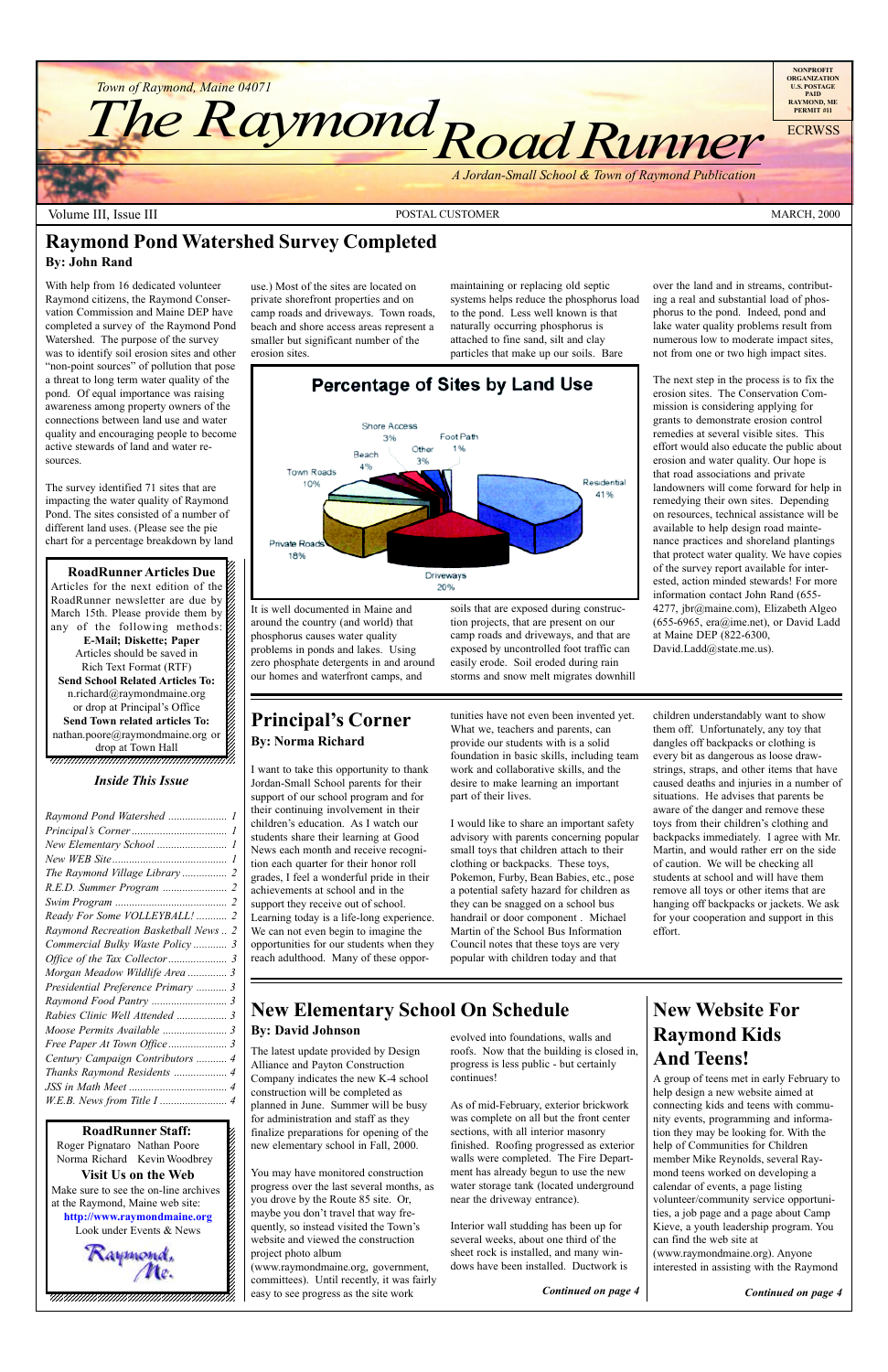**5**

**6 7** *Recycling Pickup*

**8** *Recycling Pickup*

**9**

**1 1 0 1**

| <b>March 2000</b><br>Events and Meeting Schedule                                                                           |               |                |                                      |                                                                                         |               |                 |  |
|----------------------------------------------------------------------------------------------------------------------------|---------------|----------------|--------------------------------------|-----------------------------------------------------------------------------------------|---------------|-----------------|--|
| <b>SUNDAY</b>                                                                                                              | <b>MONDAY</b> | <b>TUESDAY</b> | <b>WEDNESDAY</b>                     | <b>THURSDAY</b>                                                                         | <b>FRIDAY</b> | <b>SATURDAY</b> |  |
| TH=Town Hall<br>JS=Jordan-Small<br>KC=Kokatosi Campgnd<br>TG=Town Garage RT85<br>FB=Fire Barn<br><b>VL=Village Library</b> |               |                | 7:00PM JS<br><b>School Committee</b> | 6:30-7:30AM JS<br>Walk for Health<br>9:30AM VL<br>Story Time<br>6:30PM KC<br>Lions Club |               | 4               |  |

The Reading Group will meet on March 30th at the Library at 7:00 pm to discuss the book, "Women of the Dawn" by Bunny McBride.

| 4:00 PM TH<br>Democratic Caucus                        |    | $\ldots$<br>7:00AM-8:00PM JS<br>PRESIDENTIAL PRIMARY<br>7:00PM TH<br>Selectmen Meeting<br>7:00PM VL<br>Library Club Meeting | 7:00PM TH<br><b>Planning Board</b>                                                | 6:30-7:30AM JS<br>Walk for Health<br>9:30AM VL<br>Story Time                                      |                                                                                    |                                         |
|--------------------------------------------------------|----|-----------------------------------------------------------------------------------------------------------------------------|-----------------------------------------------------------------------------------|---------------------------------------------------------------------------------------------------|------------------------------------------------------------------------------------|-----------------------------------------|
| $ 12\rangle$                                           | 13 | 14<br>6:30-7:30AM JS<br>Walk for Health                                                                                     | 15<br>5:30PM JS<br>Senior Citizens Supper<br>7:00PM JS<br><b>School Committee</b> | 16<br>6:30-7:30AM JS<br>Walk for Health<br>9:30AM VL<br>Story Time<br>6:30PM KC<br>Lions Club     | 17<br>7:00AM-8:00PM JS<br><b>TOWN ELECTIONS</b>                                    | 18<br>10:00AM JS<br><b>TOWN MEETING</b> |
|                                                        |    |                                                                                                                             |                                                                                   |                                                                                                   |                                                                                    |                                         |
| 19<br>10:00AM TH<br><b>Appleals Board</b><br>Site Walk | 20 | 21 Recycling Pickup<br>6:30-7:30AM JS<br>Walk for Health<br>7:00PM TH<br>Selectmen                                          | 22 Recycling Pickup                                                               | 23<br>6:30-7:30AM JS<br>Walk for Health<br>9:30AM VL<br>Story Time<br>7:00 PM VL<br>Reading Group | 24<br>8:45AM JS<br><b>Good News</b><br>Appeals Board Deadline<br>for April Meeting | 25                                      |

Saturday, March 4<sup>th</sup> we will hold a season ending Round Robin Basketball Tournament for each age division followed by a pizza lunch.

# **News From The Raymond Village Library**

The Library will now be open until 8:00 pm on Mondays and Wednesdays beginning in March. Remember if the weather is questionable, call first at 655-4283.

A suggestion box has been placed in the entryway of the Library. We welcome any ideas and suggestions to help make your Library more helpful and useable.

The Raymond Recreation Association will be holding a Babysitting Course at the Library on March 4th and March 11th.

The next Raymond Village Library Club Meeting will be held on April 6th at 7:00 pm at the Library. New members are welcomed.

#### **Raymond Recreation Basketball News By: John Hanley**

- 7 to 9 year old division begins at 10:00 am; pizza at 11:30 am
- 10 to 12 year old division: begins at 12:00 noon; pizza at 1:30 pm

The 1999-2000 basketball program served over 70 kids. We had 7 teams, 17 coaches, 58 games and a weekly practice. This was the first exposure to team basketball for many and the opportunity for all of the kids to learn skills and play the game. All was made possible by a terrific group of parents that volunteered to coach, for many of whom this was their first time as coaches. They all did a great job and I wish to thank them for their time and wonderful attitude. David Blanchard, David McGowan, Russ Hutchinson, Dean Terry, Mark Farrington, Mary Feltovic, Dean Dighello, Leo Algeo, Todd Guerrette, Michael O'Neill, Jeff Weeks, Barry Keck, Karen and Al Knight, Nicole Beers, Keith Blanchard and Kane Loukas. Thank you also to MaryAnne Fusco for helping out on Saturday mornings, Ron Lear for refereeing many of our games, the parents and siblings running the scoreboards, the Jordan Small custodial staff for setup on game nights and principal Norma Richard for her strong support of the program. An extra thank you to Dave McGowen who partnered with me to run the program.

### **Swim Program**

Thanks for a great response to the recent swim survey, we had a good deal of input and now have enough interest to begin working on the finer details of developing a swimming program. We hope to start pool lessons sometime in the fall, (this program will not affect the summer swim lessons). Further details will be made available nearer the time. Thanks again for your response any questions or interest in volunteering please contact Alex Jackson tel. 627 7422 email: alexforp@yahoo.com

### **Are You Ready For Some VOLLEYBALL!**

Co-ed Adult Volleyball, beginning Wednesday March 1st and every Wednesday in March, 7:30 pm to 9:00 pm at the Jordan-Small School Gymnasium. Break out the sneakers and join your neighbors for some fun and exercise that will help make the remaining winter weeks fly by. "No sign-up, just show up". Raymond adults 18 years and older. Questions? Call John Hanley, 998-5304 or e-mail jchanley@megalink.net

#### **POT ROAST SUPPER**

**Saturday, March 18, 4:30 pm to 6:00 pm Raymond Village Community Church Main Street (Route 121), Raymond**

**Menu: Pot Roast, Mashed Potatoes, Gravy, String Beans, Carrots, Biscuits, Beverages & Dessert**

**Adults \$6.00 Children (under 12) \$2.50 Children 5 and under FREE**

**Handicap entrance Take out service**

**There will be a Pot roast Supper the third Saturday of each month: March 18 July 15 April 15 August 19 May 20 September 16 June 17 October 21**

#### **Raymond Extended Day 2000 Summer Program By: Joni Merrill**

The Raymond Extended Day Program is beginning to gear up for its summer program. This will be RED's 5th summer and we are looking forward to another exciting session. If you are be interested in having your child involved in this program, enrollment packets will be available on March 27th. You may pick them up at the Jordan-Small School cafeteria from 6:30-8:30 a.m. or 3:15-6:00 p.m. or call 655-3203 and leave your name and address or your child's name and home room teacher and a packet will be sent home. Deadlines for enrollment will be as follows: "RED" families must have their applications in by April 11<sup>th</sup> to be given priority. We will be accepting applications from

Raymond families not currently enrolled in RED through April  $13<sup>th</sup>$  and after April  $13<sup>th</sup>$  from non-Raymond families as slots permit. Children will be accepted according to the date the Executive Director receives the completed application and non-refundable application fee. RED will be holding its summer program at the Jordan-Small School and the fall program will be held at the new school.

Lots of field trips and exciting activities are being planned. If you know of someone in need of summer employment, aged 18 or older and who loves working with children, please have them call Joni at 655-3203

for more information.

RED is currently in need of staff help especially on Wednesday afternoons from 12:15 to 4:00. Please call Joni at 655-3203 for more information.

The RED Board of Directors is pleased to be a part of the new school's Century Club. The Board has unanimously agreed to donate \$1,000 towards the building of a playground at the new school. The Board also wishes to extend thanks to the Town of Raymond and Jordan-Small School for many years of working together with RED.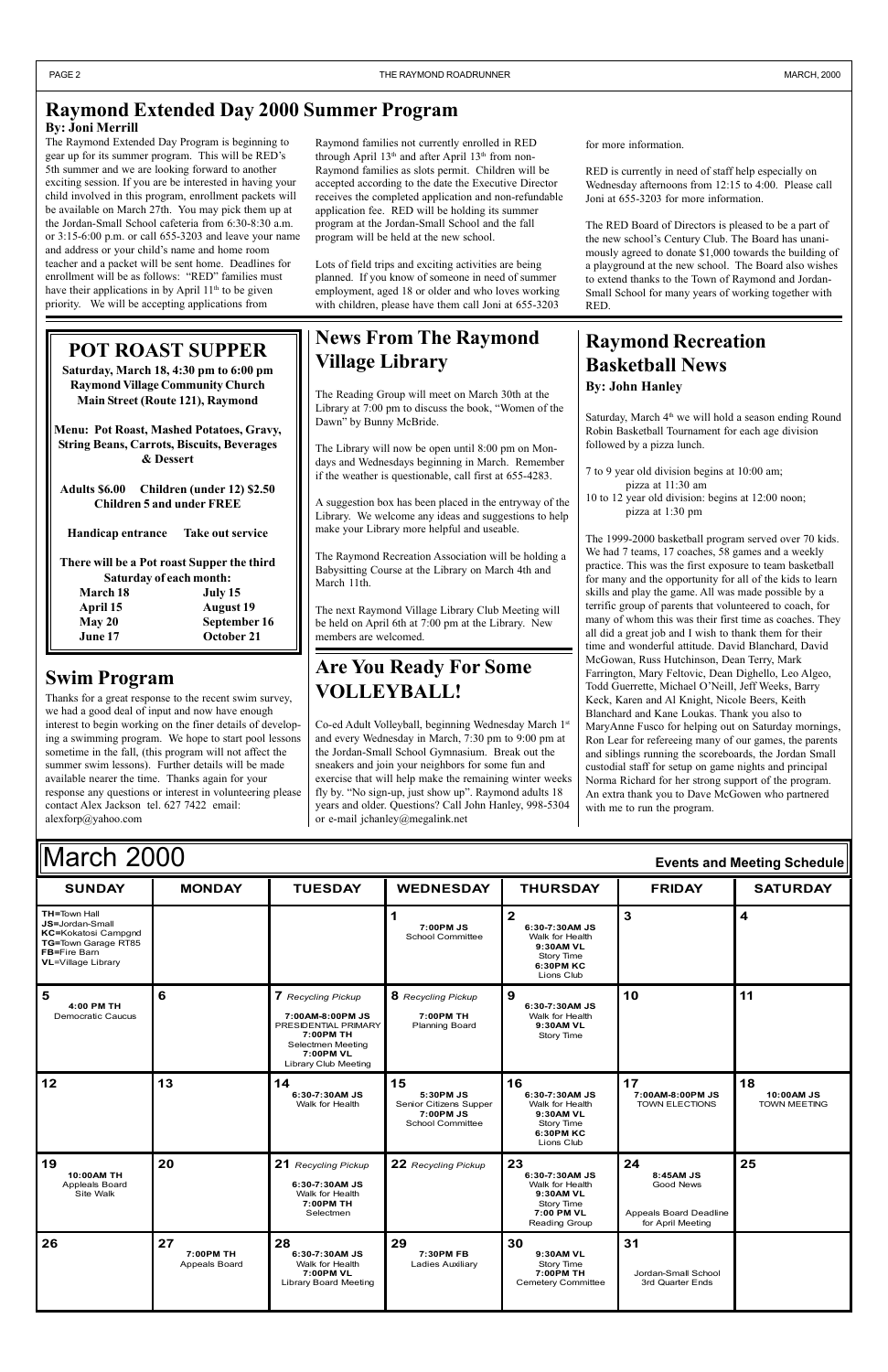# **Commercial Bulky Waste Policy**

Raymond's bulky waste policy for commercial haulers requires anyone hauling debris to the Lake Region Bulky Waste Facility which is not their own must have a Commercial sticker. A Commercial sticker hauler will be billed monthly for what they have brought into the Facility. If a Commercial hauler takes debris from a Raymond resident's property, the Raymond resident must give permission by phone or letter prior to the delivery in order for the debris to be accepted without charge to the hauler. The Town Office will give the Commercial hauler a day pass to give the Facility.

# **Raymond Food Pantry**

The Raymond Food Pantry is open at the Town Office during business hours for receiving dry goods. If you need perishable foods like frozen meats, please make an appointment so that a Pantry volunteer can meet you. There are also winter coats available if they are needed. This service is to give families a little extra help when they need it. All requests are kept confidential.

Please call the Town Office at 655-4742 or the Pantry coordinator at 428-3206 for an appointment or come in during business hours for bagged foods.

### **Free Paper Available At The Town Office**

Three years ago Staples Office Supply gave the Town Office three pallets of white copier paper. The paper has been stored in the Town Hall basement and unfortunately through the years the remainder of the unused paper has become too damp to use in a photocopier. However, this paper would be acceptable for writing upon. Anyone who would like some of this paper is welcomed to get it at the Town Office during regular office hours.

# **October '99 Stewardship Event For Morgan Meadow Wildlife Meadow Area**

### **Moose Permits Available**

The 2000 Moose Permit applications are available at the Town Office. Applications must be sent in no later than April 3, 2000.

### **Presidential Preference Primary**

The  $2<sup>nd</sup>$  half of the 99/00 taxes are due April  $30<sup>th</sup>$ (interest on that  $2<sup>nd</sup>$  half bill begins May 1<sup>st</sup>). We are hoping to have the bills out by the end of March. If you do not receive your bill by the middle of April, please call the Town Office (655-4742). Addresses are updated daily but please notify us of any corrections. Please, when making payment by mail, include payment stub and/or reference account number on your check.

On March 7, 2000 Raymond will hold its Presidential Preference Primary from 7:00 am to 8:00 pm at the Jordan Small School gymnasium. If you are presently registered as an unenrolled voter, you can choose a party on March  $7<sup>th</sup>$  and vote for a candidate in the party of your choice. If you now have a party affiliation, you can vote for your candidate in that party.

Tax Assessor - Mike O'Donnell Thursday 8:30 am to 4:00 pm

If you are an unenrolled voter and decide to pick a party prior to the March 7<sup>th</sup> Primary, you must stay in that party for not less than 3 months. Therefore, if you decide that you want to vote in the June primary for a different party, you must change from the party you joined in March not less than 15 days prior to the June primary. If you have a party affiliation and want to change your party after the March Primary, you can accomplish that anytime prior to 15 days before the June primary. Any of these changes can be done at the Town Office.

> The Land for Maine's Future Program in conjunction with the Department of Inland Fisheries and Wildlife and the Raymond Conservation Commission organized this Stewardship Event at the Morgan Meadow Wildlife Management Area.

### **Rabies Clinic Well Attended**

On Saturday, January 22nd the Town Office hosted our annual Rabies Clinic from 1 to 3 pm at the District 2 Fire Station. Dr. Jim Stephenson; his wife Judy; Lisa Conley, an intern from St. Joseph's College; and the Stephenson's son Joe processed the vaccinations. Nancy Yates and Louise Lester processed licensing registrations.

In total 66 vaccinations were given to dogs and cats with dogs being the majority. This year Blue Seal Feeds in Windham participated by donating dog and cat food. Mark Farrington, Blue Seal Sales Representative, provided us with approximately 500 pounds of food which we gave away to the clinic participants. The food that was left over will be used by our Animal Control Officer. Thirty dogs were licensed.

# **From the Office of the Tax Collector**

**Meat Loaf Mashed Potatoes Steamed Broccoli Irish Jello Mold Yeast Rolls St. Patrick's Day Dessert** 

Mortgage holders change hands, sometimes many times. Please notify us of any change pertaining to your mortgage company. This will help alleviate any delays in the crediting of payment to your account. Mortgage holders often call our office for information on accounts. If we have inaccurate information, we cannot verify account status. We try to keep our records as updated as possible.

Tax Collection and Assessing Hours are as follows:

#### **Dep. Tax Collector - Donna Lovely**

| Tuesday   | 8:30 am to 7:00 pm      |
|-----------|-------------------------|
| Wednesday | 8:30 am to 4:00 pm      |
| Thursday  | 8:30 am to 4:00 pm      |
| Friday    | 8:30 am to 4:00 pm      |
| Saturday  | $8:30$ am to 12:00 noon |
|           |                         |

and deer hunting are popular on this land. Forestry management is directed toward enhancing wildlife



populations, protecting water quality and preserving special natural resources.

Since the October event, Boy Scout Troop 805 of Windham, led by Cathy Gosselin and Judy Stepheson,

have returned several times to Morgan Meadow to improve the access to overgrown hiking trails, removal of three truck loads of demolition debris and other waste materials from the parking lot, and placed plaques identifying significant natural features.

For anyone interested in current and future stewardship activities for Morgan Meadow, telephone Department of Inland Fisheries and Wildlife's Regional Office in Gray, at 657-2345, find the Morgan Meadow site at IF&Wís Internet site: (www.state.me.us/ifw/ wma) or, contact the Raymond Conservation Commission (Priscilla Rand @655-4894; Elizabeth Algeo @ 655-6965).

The Morgan Meadow Wildlife Management Area recently received an enthusiastic dose of volunteer stewardship. Forty-five volunteers gathered at the Egypt Road entrance gate on October 31, to apply their landscape maintenance skills to the trails, debris piles, wooded areas, and main entrance area of this 1,072 acre tract located in Raymond. Teams of volunteers, which included many local adults, Cub Scouts and Boy Scouts, cleared trails, improved visibility between the main entrance parking area and Egypt Road, removed a truck-load of asphalt shingles from the property, and posted the parking area against illegal dumping.

Morgan Meadow Wildlife Management Area is one of the largest areas of undeveloped land in this region of southern Maine and is managed by the DIFW for its wildlife resources, as well as, fostering public access to recreational opportunities. The 1,072 acre tract, purchased by the Land for Maine's Future Board in 1990 from the L.A. Marshall Company, the longtime owner of the property, consists of mixed forestland, streams, significant wetland habitat, and meadows. Wildlife management focuses on waterfowl, furbearers, and deer habitats. Both duck hunting

#### **NOTICE**

**As of March 31, 2000 all dogs must be licensed after which a late fee of \$10.00 will be incurred.**

#### **NOTICE SEASONAL ROAD POSTING**

**All Town Roads with the exception of Routes 302, 121, and 85 will be closed to trucks over 23,000 GVW beginning MONDAY, FEBRUARY 28, 2000**

**The roads will be re-opened to heavy trucks later in the spring. A notice will appear in the Road Runner at that time**

# **Senior Citizens Dinner**

**Menu for March 15, 2000 Please call the school office at 655-4743 for a reservation.**